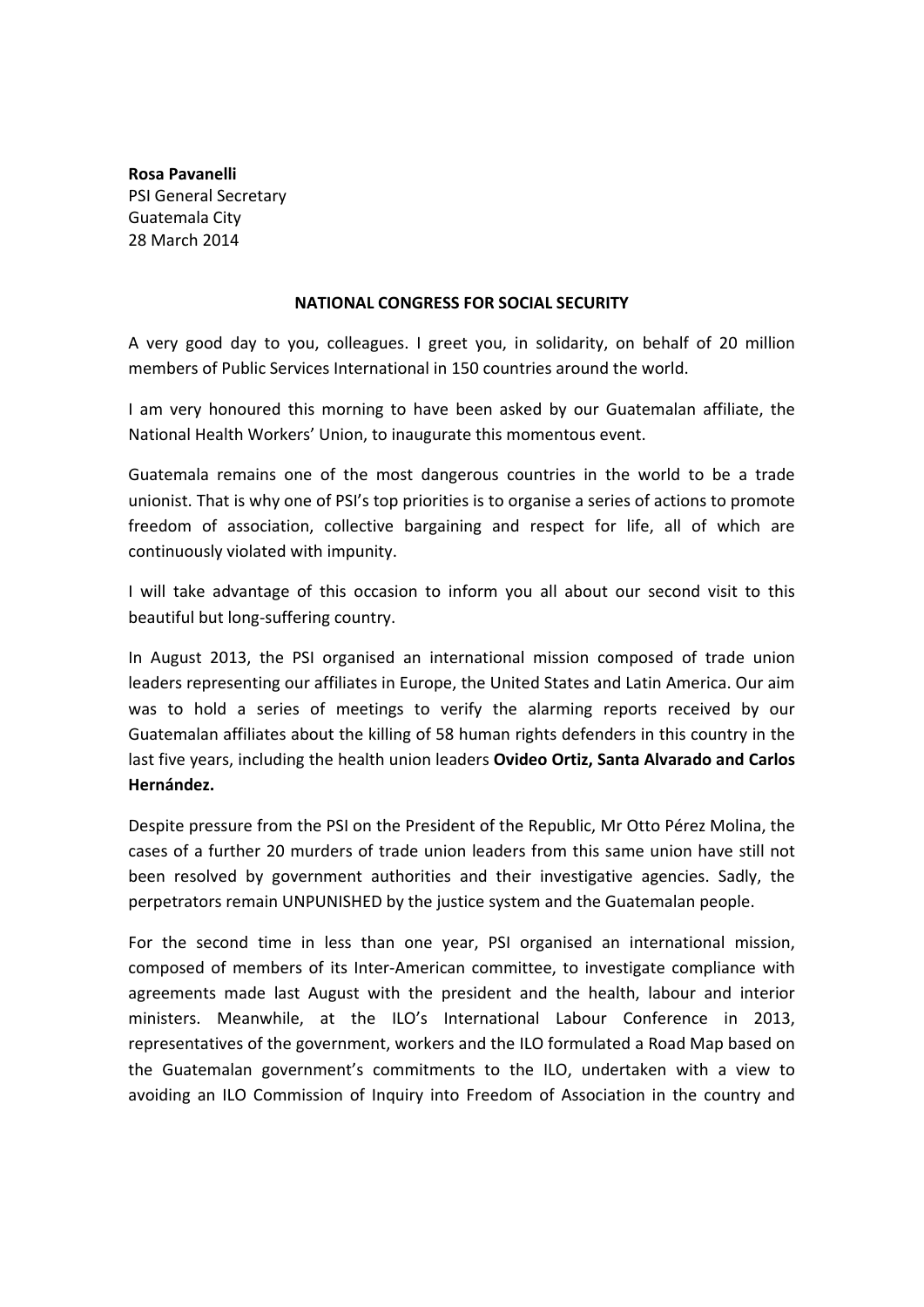sanctions consequent on the labour chapters of the free trade agreements between Guatemala, the United States and the European Union.

With regard to the latter issue, the PSI organised a visit by our colleagues Luis Lara and Dora Regina Ruano of the health workers' union to the European Parliament at the end of November 2013, with the aim of meeting members of parliament to denounce the atrocities against trade union leaders in Guatemala, specifically in the health sector.

On Thursday, we met President Otto Pérez Molina, and had the opportunity to again express our profound concern about the meagre efforts made by the government to comply with its commitment to end legal impunity in this country and end the physical and psychological repression suffered by our colleagues and their families.

The PSI recognises, as did the 2013 report by the United Nations High Commissioner for Human Rights in Guatemala, that enjoyment of the right to life continues to be significantly affected by very high levels of violence and food insecurity in this country.

We also recognise that outside the public sector, there are many other problems that remain invisible because of a lack of attention by state institutions, especially in the agricultural sector, and that continue to aggravate the extreme poverty suffered by indigenous peoples and people of mixed race in this country.

One example is the lack of protection for the rights of indigenous peoples, which are largely restricted by inadequate legislation and ineffective state institutions.

Although Guatemala has ratified ILO Convention 169 on indigenous and tribal peoples, the convention is not adequately implemented, which is certainly both reprehensible and deplorable, given that the indigenous peoples and peasants of Guatemala, who account for 71% of the population living in extreme poverty, are the main victims of violence, discrimination and social injustice.

The PSI therefore adds its voice to international calls for amendments to the Mining Law and changes to institutional arrangements for projects exploiting natural resources, in consultation with indigenous peoples, in order to strengthen social and environmental safeguards.

We are also concerned that unemployment continues to have a major effect on the poorest women. More than 60% of domestic workers are paid less than the minimum wage, 98% have no employment contract and only 1% are registered with the social security system.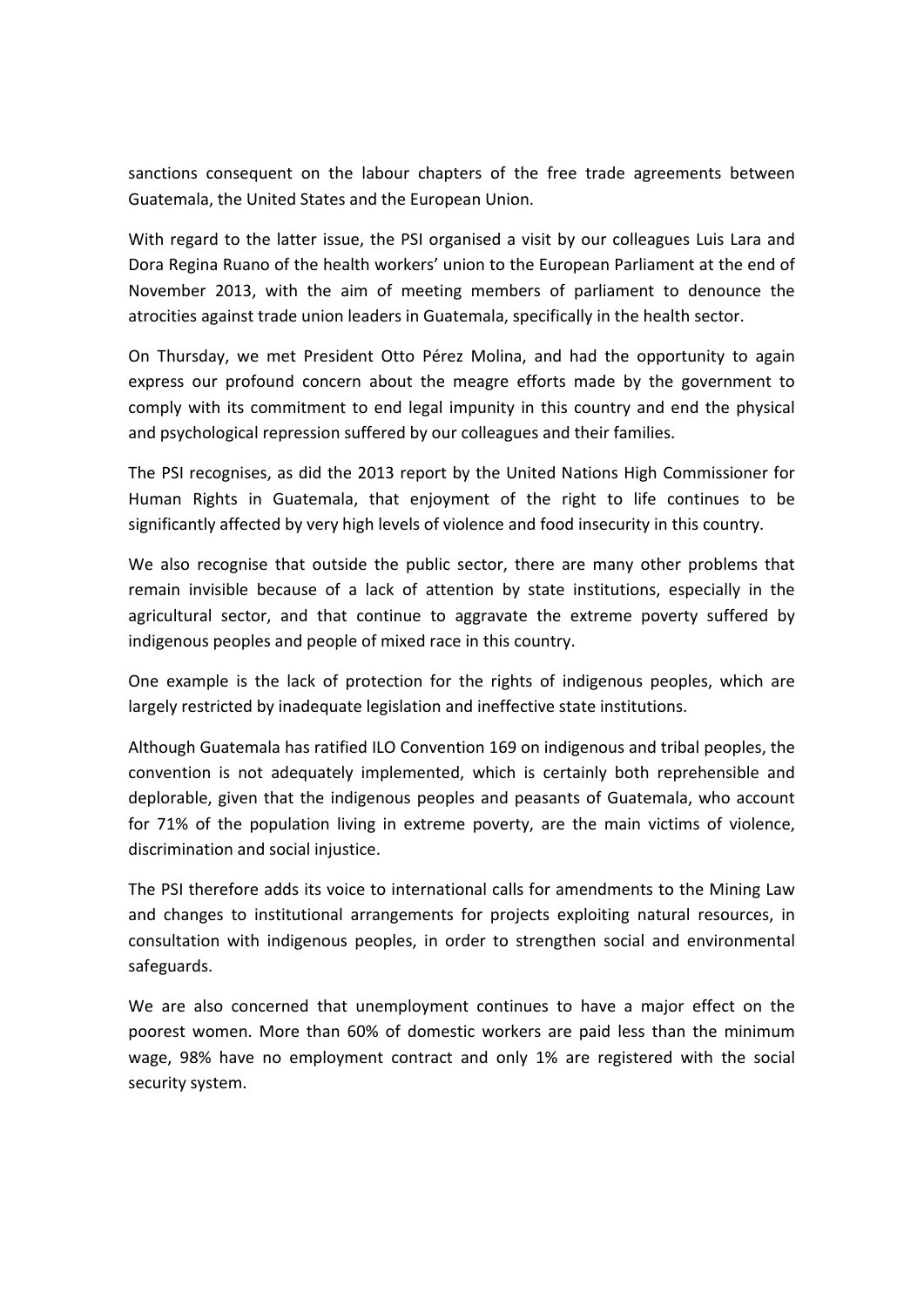We are also alarmed that 198 cases of femicide and 31,836 other cases of violence against women were brought before the public prosecutor in 2013, of which 93% remain unpunished because of a lack of evidence, according to reports issued by the public prosecutor, a situation that greatly increases our concern.

We have brought to the government's notice that, given the lack of effective mechanisms for ensuring freedom of association, it is imperative to observe and implement ILO Conventions 87, 98, 151 and 154.

The lack of an employment policy for the public sector in Guatemala has intensified problems associated with precarious employment in recent years, which led us to urge the government to instruct the Ministry of Labour to improve regulation of recruitment in the public sector, end unfair pay levels and promote respect for the basic rights of the thousands of public sector workers who are swelling the ranks of the poor in Guatemala.

We have also urged the government to make greater efforts to increase the national budget in order to ensure quality public services and decent work, specifically in the health, social security, education, drinking water and power sectors.

In order to finance public services, the Guatemalan government should introduce new legislation, within the framework of social dialogue with the trade unions, to establish a fairer taxation system, so that rich people in Guatemala are no longer able to **avoid** their duty to pay tax.

We are very happy that the *Frente Nacional de Lucha* has joined our campaign in Guatemala for quality public services and the global campaign for a tax on international financial transactions, the so-called "Robin Hood Tax", which has had a lot of success here in Guatemala.

Finally, colleagues, trade union and popular unity is absolutely essential if we are to overcome all the barriers and obstacles that allow impunity in Guatemala to continue to promote violence, which is an international DISGRACE.

A true democracy is one that promotes basic workers' rights and respects freedom of association and collective bargaining.

Without trade unions and without the struggle being waged by indigenous peoples and peasants, there will be no democracy and no social justice.

"Because a United People… Will Never Be Defeated"

Viva the *Frente Nacional de Lucha*!!!!!